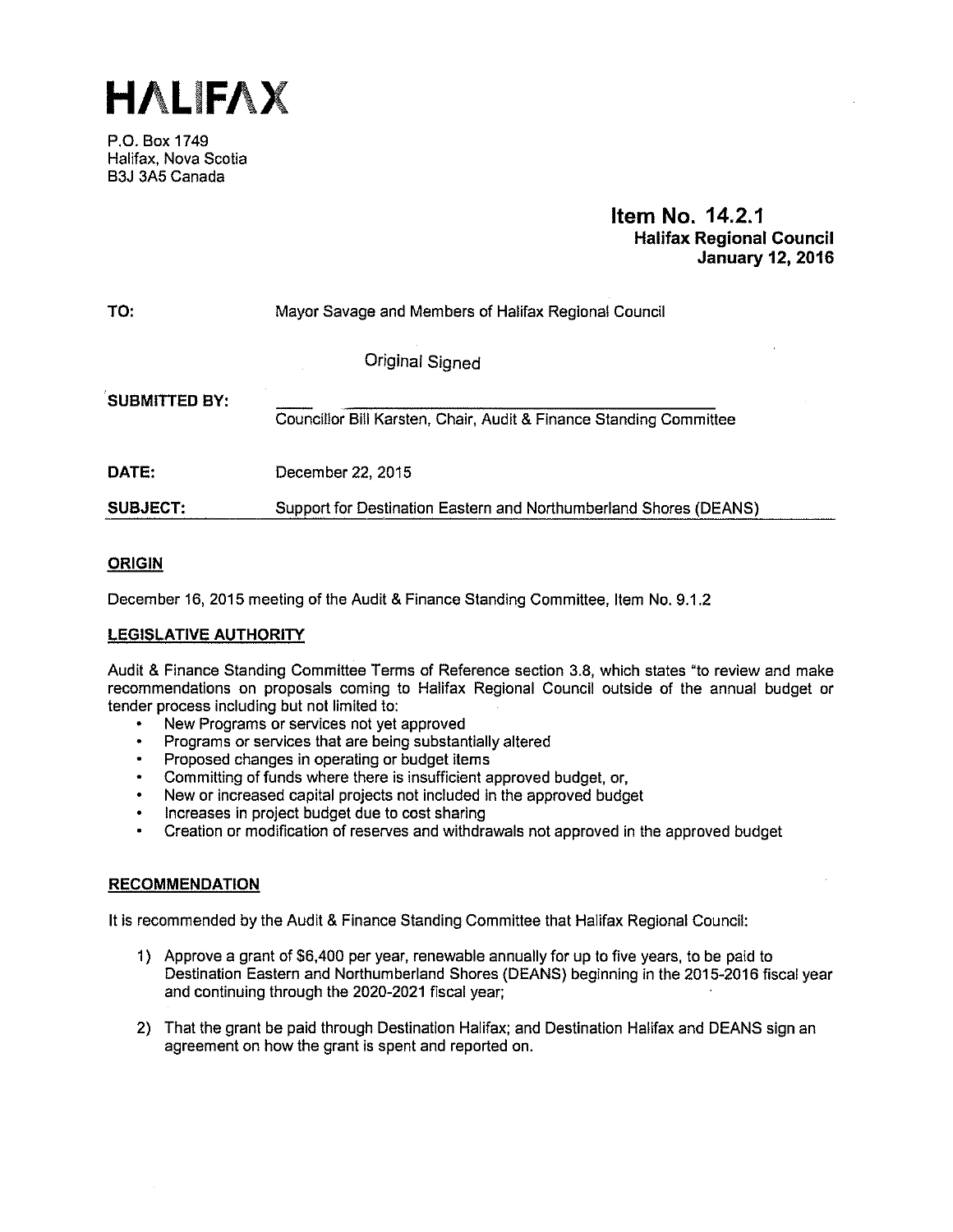A recommendation report from the Community Planning and Economic Development Standing Committee dated November 20, 2015 was before the Audit & Finance Standing Committee pertaining to Support for Destination Eastern and Northumberland Shores (DEANS) was before the Audit & Finance Standing Committee at its meeting held on December 16, 2015 (attachment 1). A supplementary information report dated December 10, 2015 was also provided to the committee for further information (attachment 2).

For further information please refer to the attached committee and staff reports.

#### **DISCUSSION**

The Audit & Finance Standing Committee considered the Community Planning and Economic Development Standing Committee report dated November 20, 2015 at its meeting held on December 22, 2015 and forwarded the recommendation to Regional Council as outlined in this report.

#### FINANCIAL IMPLICATIONS

As outlined in the attached committee report dated November 20, 2015 (attachment 1) and the attached staff information report dated December 10, 2015

#### COMMUNITY ENGAGEMENT

All meetings of the Audit & Finance Standing Committee are open to the public. The agenda and reports are available on the web.

#### ENVIRONMENTAL IMPLICATIONS

Not applicable.

#### ALTERNATIVES

The Audit & Finance Standing Committee did not discuss alternatives.

#### **ATTACHMENTS**

- 1. Community Planning & Economic Development Standing Committee report dated November 20, 2015
- 2. Staff Information report dated December 10, 2015

A copy of this report can be obtained online at http://www.halifax.ca/council/agendasc/cagenda.php then choose the appropriate meeting date, or by contacting the Office of the Municipal Clerk at 902.490.4210, or Fax 902.490.4208.

Report Prepared by: Liam MacSween, Legislative Assistant, 902.490.6521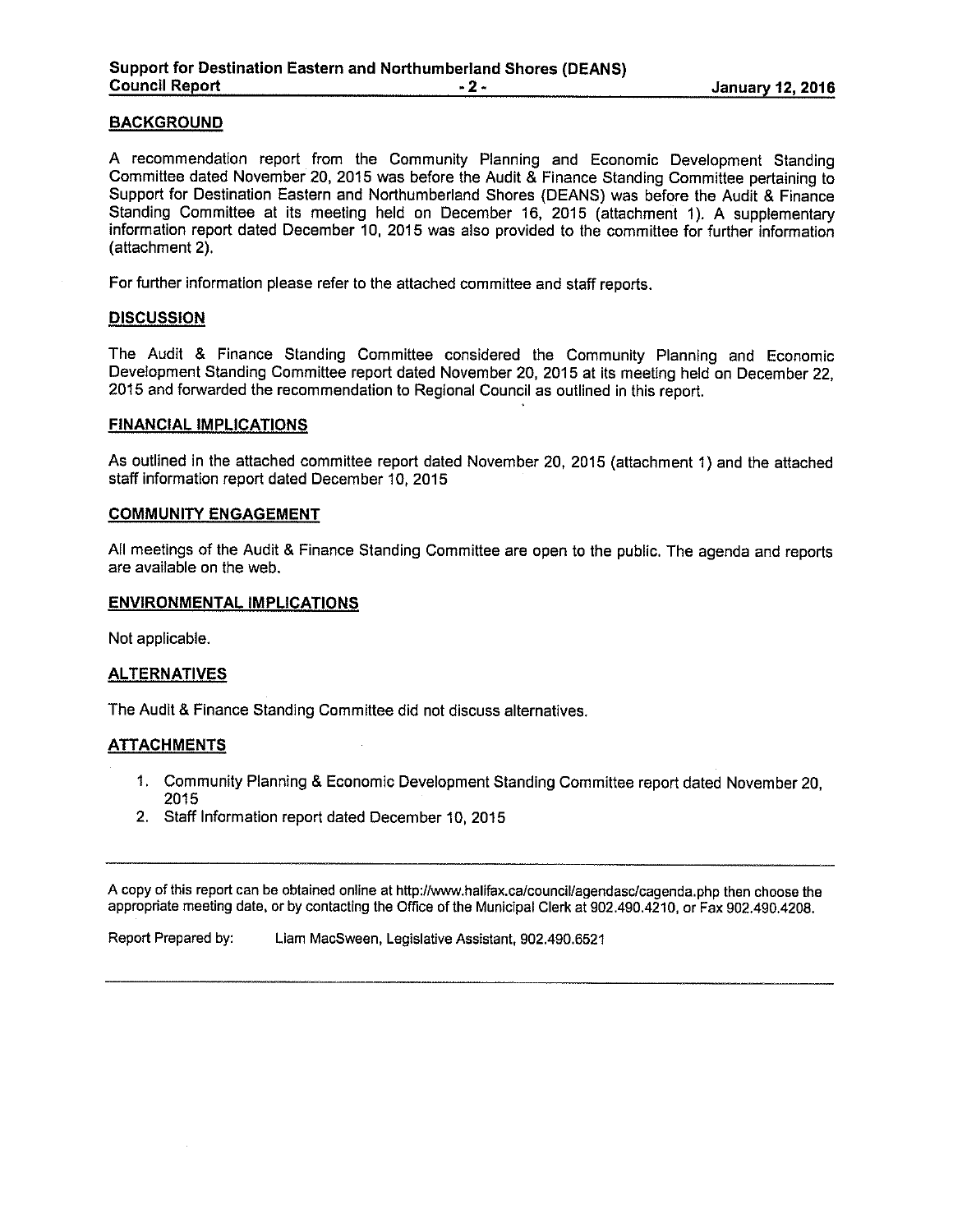HALFAX

P.O. Box 1749 Attachment 1 Halifax, Nova Scotia 83J 3A5 Canada

### Item No. Audit & Finance Standing Committee December 16, 2015

| TO:           | Chair and Members of Audit and Finance Standing Committee<br><b>Original Signed</b>                    |
|---------------|--------------------------------------------------------------------------------------------------------|
| SUBMITTED BY: |                                                                                                        |
|               | Councillor Waye Mason, Chair, Community Planning and Economic<br><b>Development Standing Committee</b> |
| DATE:         | November 20, 2015                                                                                      |
| CIID 160%.    |                                                                                                        |

# SUBJECT: Support for Destination Eastern and Northumberland Shores (DEANS)

#### **ORIGIN**

Motion November passed at the Community Planning and Economic Development Standing Committee meeting on November 19, 2015

### LEGISLATIVE AUTHORITY

Development Standing Committee shall have an active interest in the Agencies and Initiatives that<br>support Community and Economic development through-out the Municipality.' SectIon 6 of the Committees Terms of Reference — 'The Community Planning and Economic support Community and Economic development through-out the Municipality.

#### **RECOMMENDATION**

The and Finance Community Planning and Economic Development Standing Committee recommends that the Audit<br><sup>Finance Standing recommend to Halifax Regional Council:</sup> and Finance Standing recommend to Halifax Regional Council:

- 1. A and grant \$6,400 per year, renewable annually for up to five years, be paid to Destination Eastern Northumberland Shores (DEANS) beginning in the 2015-2016 fiscal year and continuing<br>gh the 2020-2021 fiscal year; through the 2020-2021 fiscal year;
- 2. The grant be paid through Destination Halifax; and
- 3. Destination Halifax and DEANS sign an agreement on how the grant gets spent and reported on.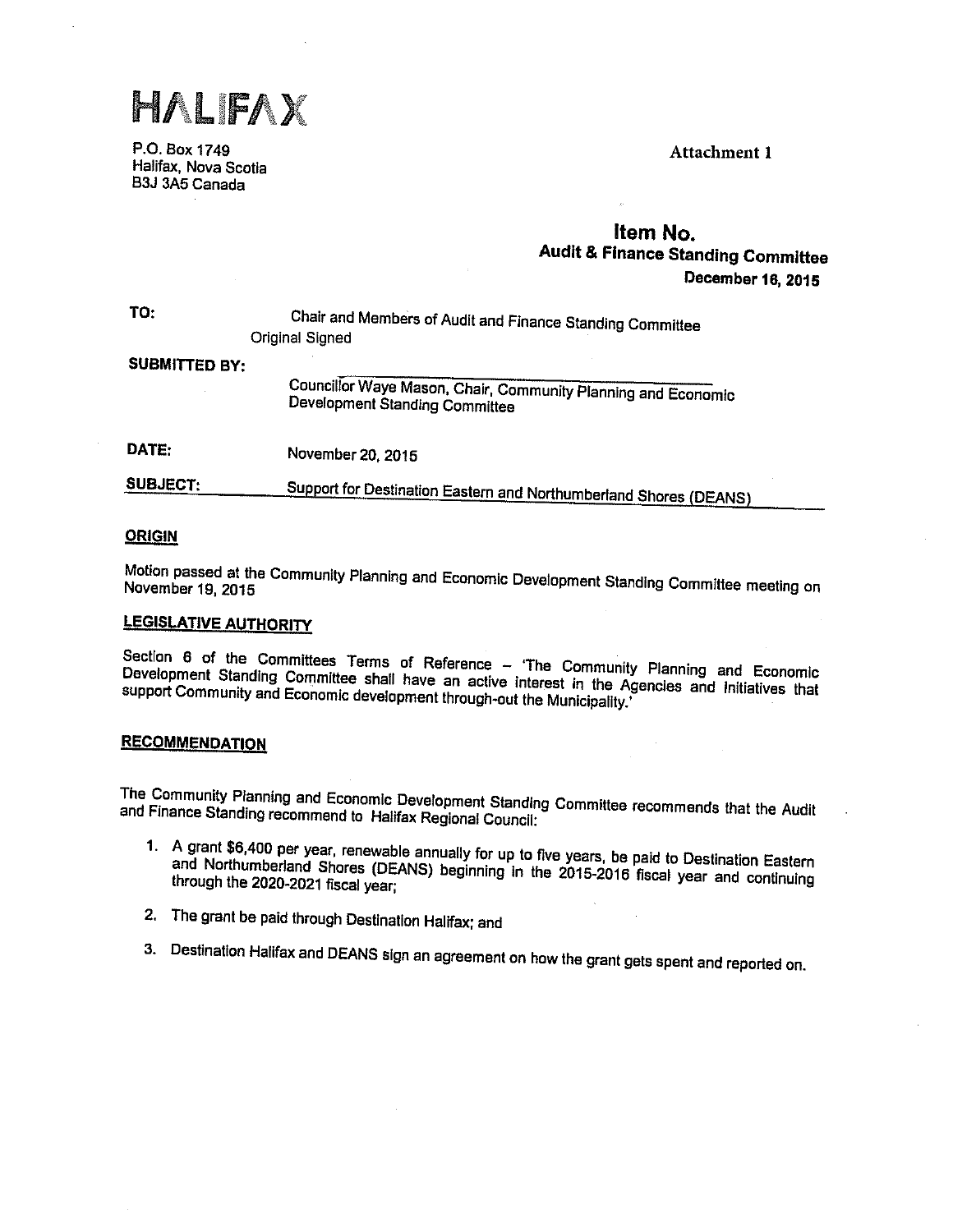A A staff report was provided to the Community Planning and Economic Development Standing Committee<br>on support for DEANS at the Committor's Nauguska 19,0915 on support for DEANS at the Committee's November 19, 2015 meeting.

#### **DISCUSSION**

The Committee considered the report and endorsed the staff recommendation.

### FINANCIAL IMPLICATIONS

Financial implications are addressed in the attached staff report.

### COMMUNITY ENGAGEMENT

Community engagement is addressed in the attached staff report.

### ENVIRONMENTAL IMPLICATIONS

Environmental Implications are addressed In the attached staff report.

#### **ALTERNATIVES**

The Committee did not provide alternatives.

#### **ATTACHMENTS**

Staff report dated November 4, <sup>2015</sup>

A copy of this report can be obtained online at http://www.halifax.ca/council/agendasc/cagenda.php then choose the<br>appropriate meeting date, or by contacting the Office of the Municipal Clerk at 902.490.4210, or Fax 902.49

Report Prepared by: Shellagh Edmonds, Legislative Assistant, (902) 490-6520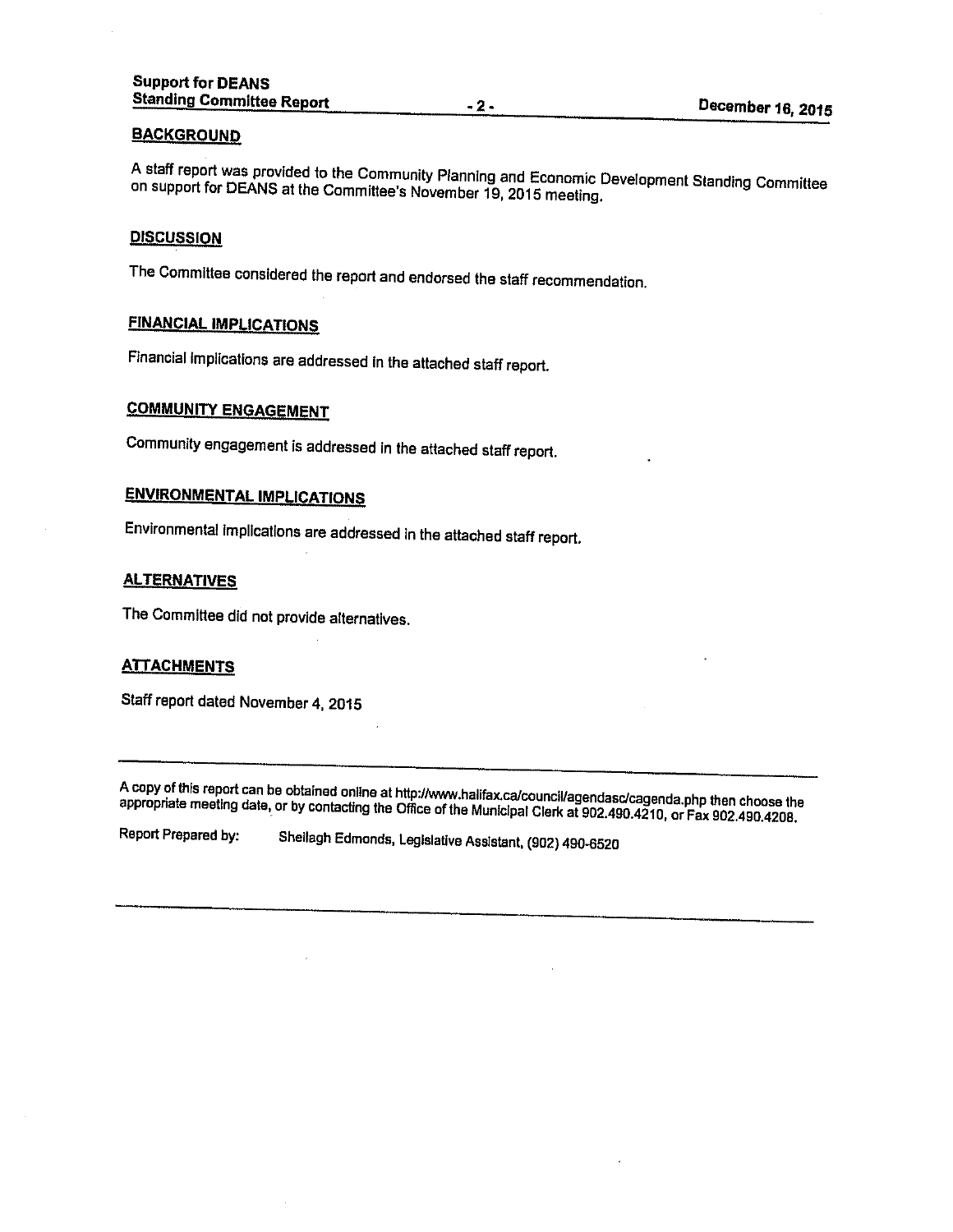## **ATTACHMENT**



P.O. Box 1749 Halifax, Nova Scotia B3J 3A5 Canada

#### Item No.

Community Planning & Economic Development Standing Committee November19, 2015

| TO:                  | Chair and Members of Community Planning & Economic Development Standing<br>Committee     |
|----------------------|------------------------------------------------------------------------------------------|
| <b>SUBMITTED BY:</b> | Original Signed by                                                                       |
|                      | Maggie MacDonald, Managing Director, Government Relations and External<br><b>Affairs</b> |
| DATE:                | November 4, 2015.                                                                        |
| <b>SUBJECT:</b>      | Support for Destination Eastern and Northumberland Shores (DEANS)                        |

#### **ORIGIN**

On July 23, 2015, MOVED by Councilior Wafts, seconded by Deputy Mayor Nicoll

That the Community Planning and Economic Development Standing Committee request <sup>a</sup> staff report in regard to HRM entering into a 5-year service agreement with Destination Eastern and Northumberland Shores (DEANS) In regard to providing <sup>a</sup> yearly contribution of \$6,400. MOTION PUT AND PASSED.

#### LEGISLATIVE AUTHORITY

Halifax Regional Municipality Charter. CHAPTER <sup>39</sup> OF THE ACTS OF <sup>2008</sup> Sec 71(1) (c)

#### RECOMMENDATION

It is recommended that CPED recommend to Regional Council that

(1) <sup>a</sup> grant of \$6,400 per year, renewable annually for up to five years, be paid to Destination Eastern and Northumberland Shores (DEANS) beginning in the 2015-2016 fiscal year and continuing through the 2020-2021 fiscal year;

(2) the grant be paid through Destination Halifax; and

(3) Destination Halifax and DEANS sign an agreement on how the grant gets spent and reported on.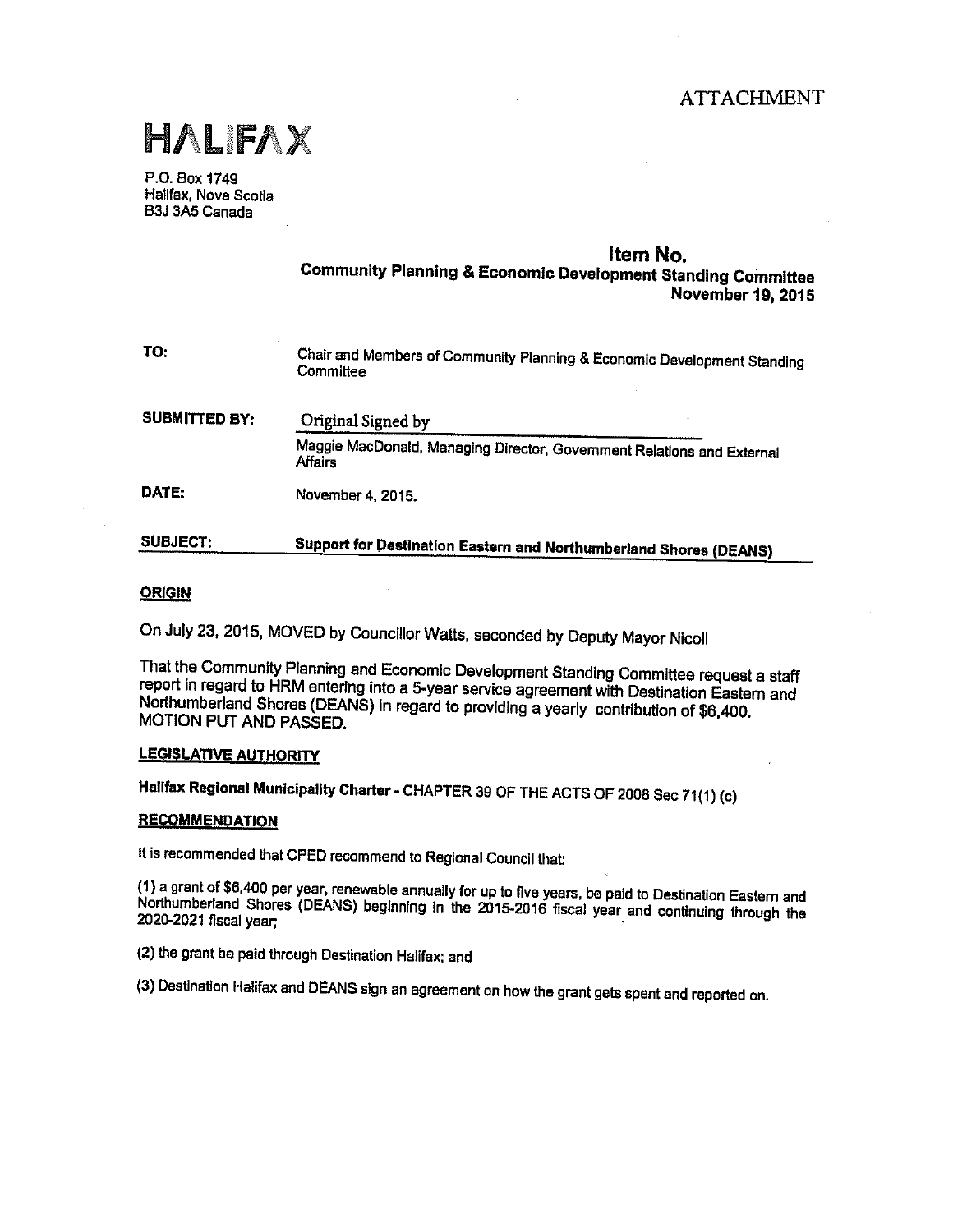#### Tourism Industry in Nova Scotia

<sup>A</sup> \$2 billion industry, Nova Scotia tourism supports more than 24,000 jobs province wide. In the report of the Commission on Building Our New Economy, Goal #14 - Tourism Expansion states that 'As Nova Scotia's leading source of service sector exports, gross business revenues from tourism will reach \$4 billion (approximately double the current level.)" In the next 6 months, Tourism Nova Scotia will complete <sup>a</sup> 10-year strategic <sup>p</sup>lanning exercise to double tourism revenues to \$4 billion.

#### Tourism in Halifax

In 2014 tourism in the municipality employed the equivalent of 16,400 full time workers with a payroll of over \$250 million. http://www.novascotia.com/about-nova-scotia/regions/halifax-metro has more details about tourism in 'Halifax Metro'.

### Structure of Support for Tourism in Nova Scotia and Halifax

There are organizational players in the tourism sector at the provincial, regional and local levels.

Provincially, Tourism Nova Scotia (TNS) was established in 2012 to increase collaboration between Industry and government in developing <sup>a</sup> more innovative and <sup>g</sup>lobally competitive approach. TNS works with industry to increase the number of visitors to the province and to encourage them to spend more and stay longer, leading to increased revenue and industry profitability.

TNS's Core Business Areas are research, marketing, sales & media relations, and tourism development & partnerships. TNS markets Nova Scotia outside the province with the aim of getting people to choose Nova Scotia as <sup>a</sup> destination.

TNS is <sup>a</sup> crown corporation. Advised by <sup>a</sup> board of industry and business leaders with international marketing and business development experience, the TNS CEO has responsibility for the province's longterm tourism strategy, ensuring Implementation, monitoring, progress and adjustments as needed. The CEO oversees the development and implementation of an annual tourism <sup>p</sup>lan, including marketing, advertising, product development, partnerships and research, and the measurement and dissemination of tourism performance results in the province, focusing on marketing metrics and economic impact.

TNS partners with regional bodies including "Regional Tourism Industry Associations" (RTIAs) and DM0. Destination Halifax is <sup>a</sup> DM0. 'Destination Marketing Organizations' (DMOs). DEANS is an example of an RTIA. DEANS is also <sup>a</sup>

RTIAs offer programs for the tourism Industry, including production of literature, familiarization tours, consumer shows and regional promotions, and marketing opportunities to leverage marketing dollars. RTIAs collaborate with municipalities and business groups to deliver visitor information services and collect visitor statistics. In planning the new tourism strategy, TNS is reviewing the roles of RTIAs. It is not yet clear if or how RTIA roles might change.

product awareness, DMOs promote economic development by increasing visits from tourists and DMOs are directly responsible for marketing the destination brand to visitors through travel and tourism business travelers, generating overnight lodging, visits to restaurants, attractions, shopping revenues and convention sales.

RTIAs and DMOs work to get people who come to Nova Scotia to spend time and money in the province.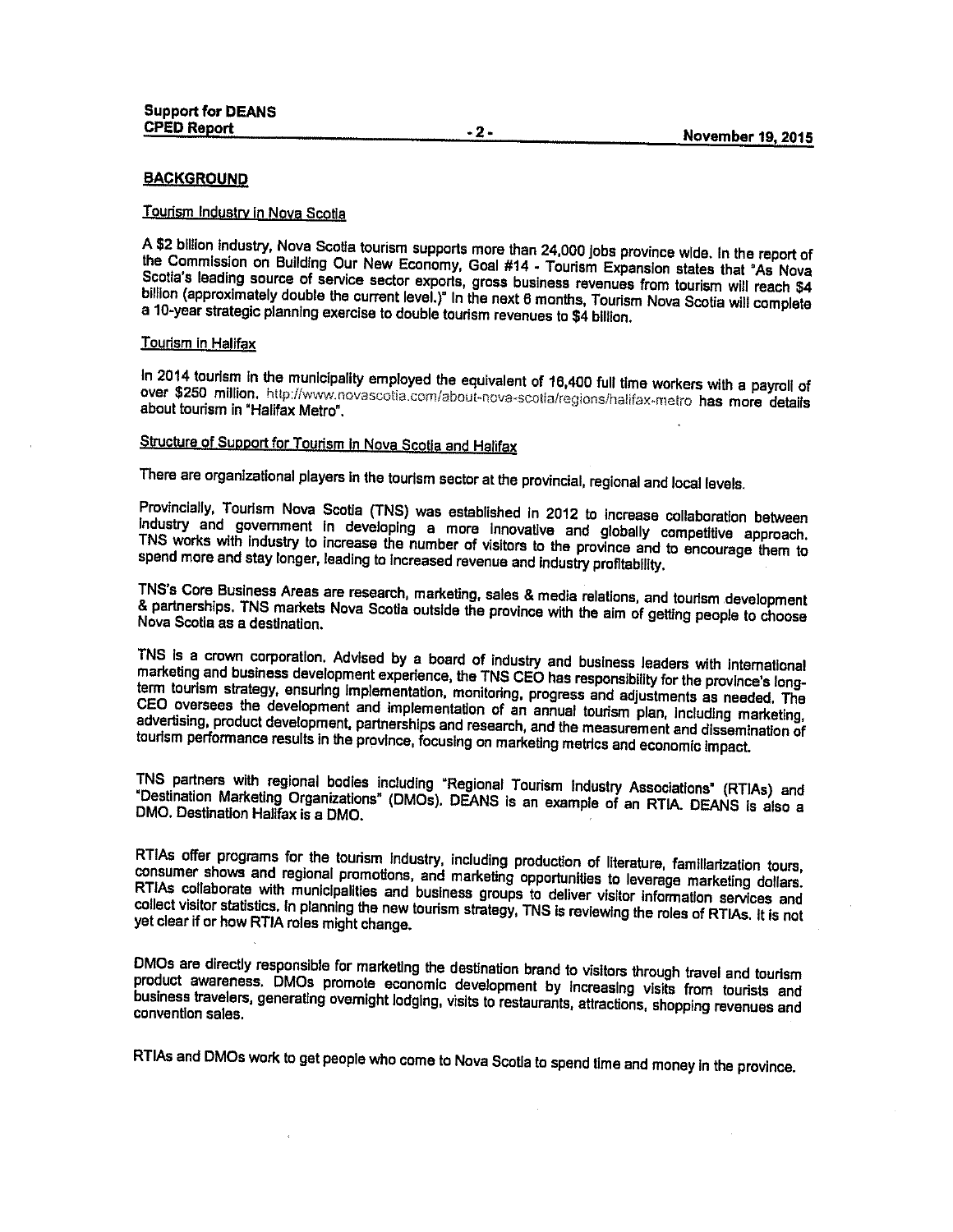#### Destination Hallfax (DH)

Destination Halifax Is <sup>a</sup> partnership of the Hotel Association of Nova Scotia, Halifax and TNS. Governed by an Independent Board and funded by the hotel marketing levy, Its core partners, and the tourism industry at large, DH promotes Halifax as <sup>a</sup> year round destination for business and leisure travelers.

DH focuses its efforts on sales and marketing. Some other Canadian DMOs have evolved into destination "management" organizations.

Under the Halifax Regional Municipality Marketing Levy Act, Halifax imposes <sup>a</sup> 2% levy on purchases of accommodation. 60% of the levy proceeds flow to DII and 40% go to Halifax for Special Events.

The <sup>2015</sup> OH budget revenue of \$ 2.57m included \$1 .76m from the Levy, \$386k from Halifax, 5146k from members and \$75k from TNS. DH planned to spend \$2.3m on marketing and \$270k on administration

DH and Halifax have <sup>a</sup> "Service Agreement" which outlines both partners' "duties and responsibilities"

### Destination Eastern and Northumberland Shores (DEANS

Northumberland Shore (Pictou & Antigonish) and the Eastern Shore – Eastern Halifax and Guysborough DEANS is a registered non-profit organization recognized as a partner with TNS. DEANS covers the County including 12 municipal units. See http://www.threeshoresnovascotia.com/eastern-shore

Budget — Income: For the currant fiscal year DEANS' income of \$375,000 comes from municipalities (\$75,000 - 20%), TNS (28%), memberships (3%), industry and other grants (52%).

<sup>A</sup> formula based on population (25%) membership Investment (25%) and tourism product (50%) determines municipal contributions. The largest Is just over \$14,000, the smallest \$500.

Given the disparity in size between Halifax and the other DEANS municipal supporters, the funding formula does not work for Halifax. DEANS sat Halifax's suggested contribution at \$6400. This amount is fifth highest of the municipal contributions. (in the past, HRM provided \$5,000 to the Antigonish & Eastern Shore Tourism Association, <sup>a</sup> predecessor organization to DEANS,)

Budget — Expenditures: In Its 2015-16 budget of \$377,595. DEANS <sup>p</sup>lans to spend 60% on marketing projects, 31% on salaries and 9% for office expenses such as rent and utilities.

Communications Officer is based in Head of Chenetcook. DEANS also has <sup>a</sup> part time Visitor Services Staffing: Deans has 2 full time staff. The Managing Director is based in Pictou. The Marketing and Coordinator and several seasonal students who work throughout the region.

#### DEANS goals include:

- •Increasing tourist visitation to the Eastern Shore and the Northumberland Shore
- •providing quality membership services and programs to its members
- •Increasing awareness, recognition and appreciation of tourism as <sup>a</sup> significant economic contributor
- having <sup>a</sup> solid and sustainable financial base for Its operations

#### DEANS seeks to

- •implement marketing programs generating <sup>a</sup> measurable return
- market tourism product to Atlantic Canada, concentrating on Halifax, Moncton, North Sydney (Newfoundland ferry ) and Charlottetown corridors.
- promote the shores to the New England States in partnership with TNS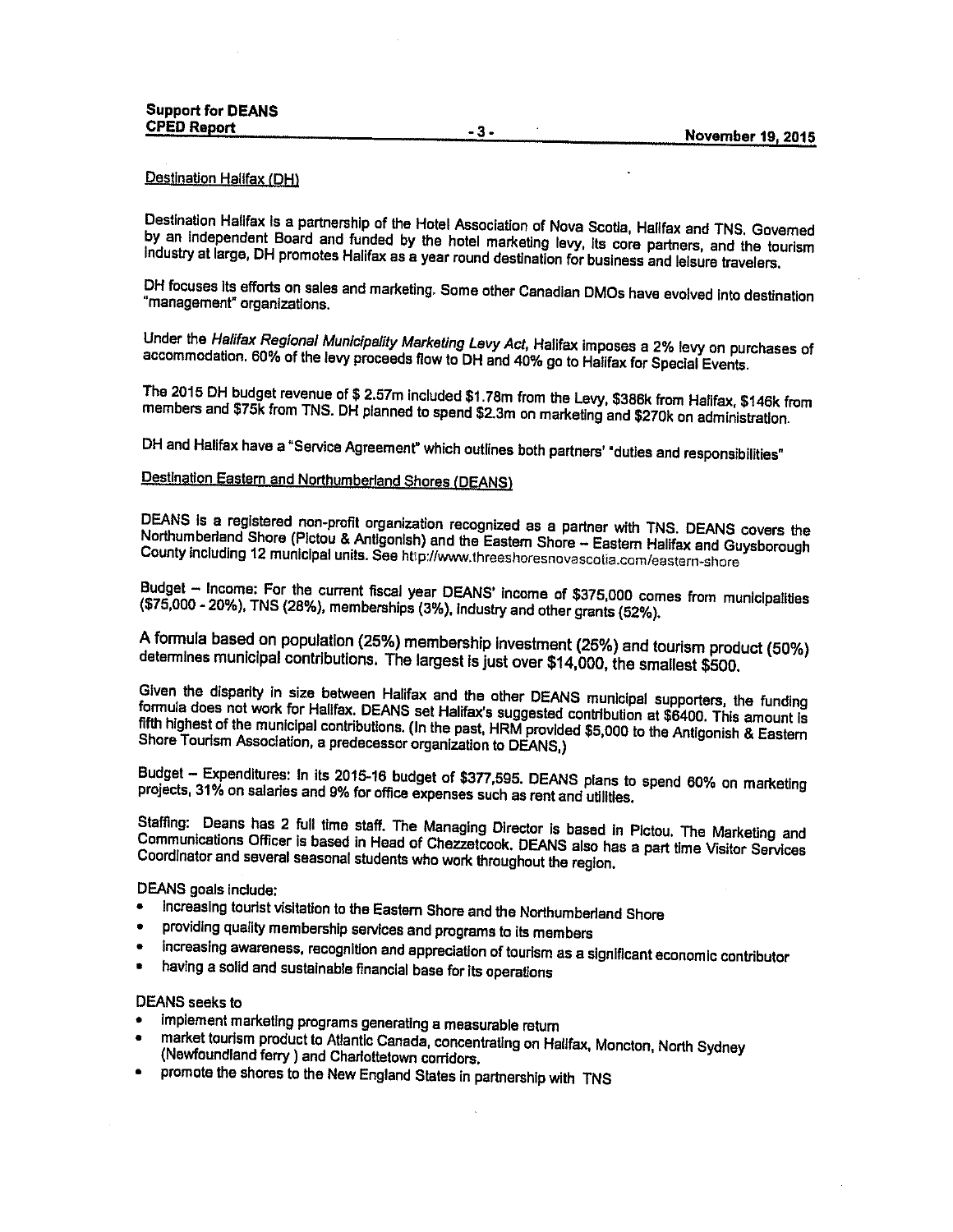| <b>Support for DEANS</b> |     |                          |
|--------------------------|-----|--------------------------|
| <b>CPED Report</b>       | -4- | <b>November 19, 2015</b> |
|                          |     |                          |

- •promote the Eastern and Northumberland Shores as unique destinations
- assist members with marketing opportunities
- leverage strategic partnerships to benefit the industry and development of the destinations

DEANS' current projects include;

- •production of two regional visitors guides
- •support for 9 Visitor Information Centres: 2 in Eastern Halifax (Musquodoboit Harbour and Sheet Harbour - Middle Musquodoboit closed this season), <sup>4</sup> in Guysborough, <sup>I</sup> in Antigonish and <sup>2</sup> in Pictou (Halifax VICs received \$11,450 in 2014 for and \$7,000 on 2015 for 2 VICs.)
- •support for festivals (2 Eastern Halifax festivals received \$1,500 in funding from DEANS)
- •project management for ACOA's STEP (Strategic Tourism Enhancement Program) (See below)
- •work with ACOA for funding for the Accelerated Market Readiness program
- •commissioning <sup>a</sup> comprehensive regional marketing strategy from the agency Colour
- •WHERE magazine
- entry signage into Eastern Shore in partnership with other members
- •Recipe Calendar highlighting the culinary experiences on the Shores
- •site visits, by the Marketing &Communications Officer, to members and non-members
- •attendance at meetings representing the tourism Industry
- •partnership with the Royal Nova Scotia International Tattoo
- •campaigns with the Nova Scotia Motorcycle Guide
- •media relations and familiarization tours
- •increased social media campaign
- videos for both the Northumberland and Eastern Shores
- •updates to rewardyoursenses.ca website
- •attendance at Trade Shows - purchase of larger buys with a discounted rate to industry; ie Saltscapes Expo - 18 participants, 3 from Eastern Halifax with a total savings to industry of \$1,600.

STEP project - The working committee will present <sup>a</sup> final report by January 2016. There will be some follow up after this report is presented and probably a phase 2 of this project. There will be some business cases presented for funding. DEANS is working on submitting <sup>a</sup> second application to ACOA under the Accelerated Market Readiness program that will assist operators with direct marketing.

In its territory DEANS focuses on working with smaller operators. In rural eastern Halifax DEANS works to complement what DH does for the more urban parts of the municipality.

Tourism on the Eastern Shore has declined recently. In 2000, 30,000 room-nights were sold. In <sup>2012</sup> the number dropped to 17,200 room-nIghts.

DEANS, in collaboration with ACOA, Is working to reverse the decline:

- •In May 2013, ACOA announced \$13, 736 for a community tourism market readiness assessment of NS's Eastern Shore (+\$13, <sup>736</sup> from the province)
- in January 2015, ACOA announced an additional \$44,375 to develop <sup>a</sup> tourism <sup>p</sup>lan (412,625 from local businesses, Halifax and the District of St. Mary's)

On July 23, 2015, DEANS presented on its work to CPED which passed the motion noted above.

The July presentation to CPED was not the first time that the work of DEANS came before a committee of Council. In May, 2014, <sup>a</sup> CPED report on DEANS went to Council. The report recommended that Regional Council direct DH to work with DEANS to build the tourism industry in the eastern part of Halifax through the provision of advice and in-kind services as appropriate and report back to CPED. The Council discussion requested that the CAO's office find \$6,400 to contribute to the DEANS operating budget The amended motion passed and in July 2014, Halifax granted \$6,400 to DEANS from the GREA budget.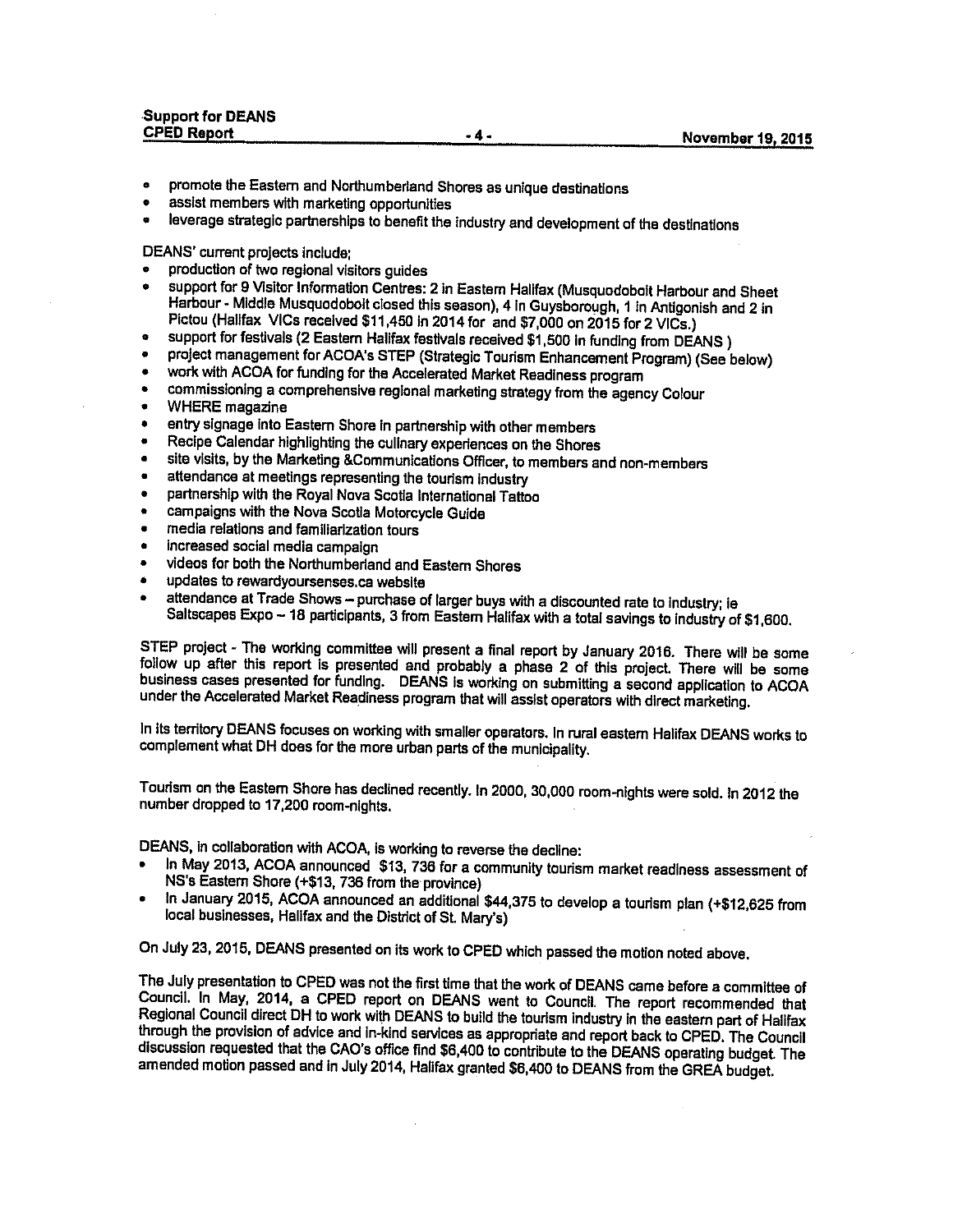#### **Relationships**

DEANS has recently become <sup>a</sup> member of Destination Halifax.

There are other tourism organizations in Halifax. These include the Seaside Tourism and Business<br>Association (a member of DEANS), and the St. Margaret's Bay Regional Tourism Association.

There is no equivalent to DEANS covering the western part of the municipality. The organization that did do is defunct. Parts of what it did are now done directly by Tourism Nova Scotia.

#### **DISCUSSION**

The background information provided above tries to show that:

- •Tourism Is an important industry In both Nova Scotia and Halifax.
- •The tourism sector is about to undergo significant change.
- There are many players in the sector and the relationships between them can be complicated.

#### **Importance**

Halifax already recognizes the importance of the tourism sector. The municipality

- •supports Destination Halifax with <sup>a</sup> significant annual grant
- •commits the majority of the proceeds of the Hotel Marketing Levy to OH
- •uses the municipal portion of the levy to fund events, many of which attract visitors to Nova Scotia
- •is providing significant support for the construction of the new Convention Centre
- •will, partnering with the province, have ongoing responsibility for the management of the centre
- supports the Halifax Gateway <sup>a</sup> key <sup>p</sup>layer in airport and cruise ship development

DH is <sup>a</sup> significant <sup>p</sup>layer in Nova Scotia tourism. With <sup>a</sup> new leader in <sup>p</sup>lace and an influential board, OH is well positioned to be <sup>a</sup> big part of the <sup>p</sup>lanning underway to double the size of the tourism sector.

The Service Level Agreement between DH and Halifax puts relations between the two organizations on <sup>a</sup> firm foundation. Overall, support for the tourism sector in Halifax through DH is clear and strong.

#### **Change**

As TNS prepares a strategy to double the size of the tourism sector, Halifax should speak with one voice<br>on tourism. Given municipal support for DH and the service agreement between the municipality and DH, Halifax has effectively selected DH to be that voice. Given that DEANS has become a member of DH, DEANS clearly sees a role for DH in the "big picture."

As noted above, TNS is reviewing the roles of RTIAs as part of its thinking about a new approach to tourism. It is not clear how the roles of RTIAs like DEANS will evolve.

#### Relationshios

TNS currently sets the overall direction for the tourism sector in Nova Scotia. The development of a new strategic plan will not change that. DH has carved out a clear role for itself in the tourism sector in Halifax. That role will continue going forward. DEANS has a role now. As the new tourism sector strategy develops, DEANS' role and that of other RTIAs may evolve.

DEANS has requested support. DEANS focuses on a specific part of DH's overall territory. DEANS works<br>with small operators. DEANS and DH are developing a relationship. Whatever Halifax does to support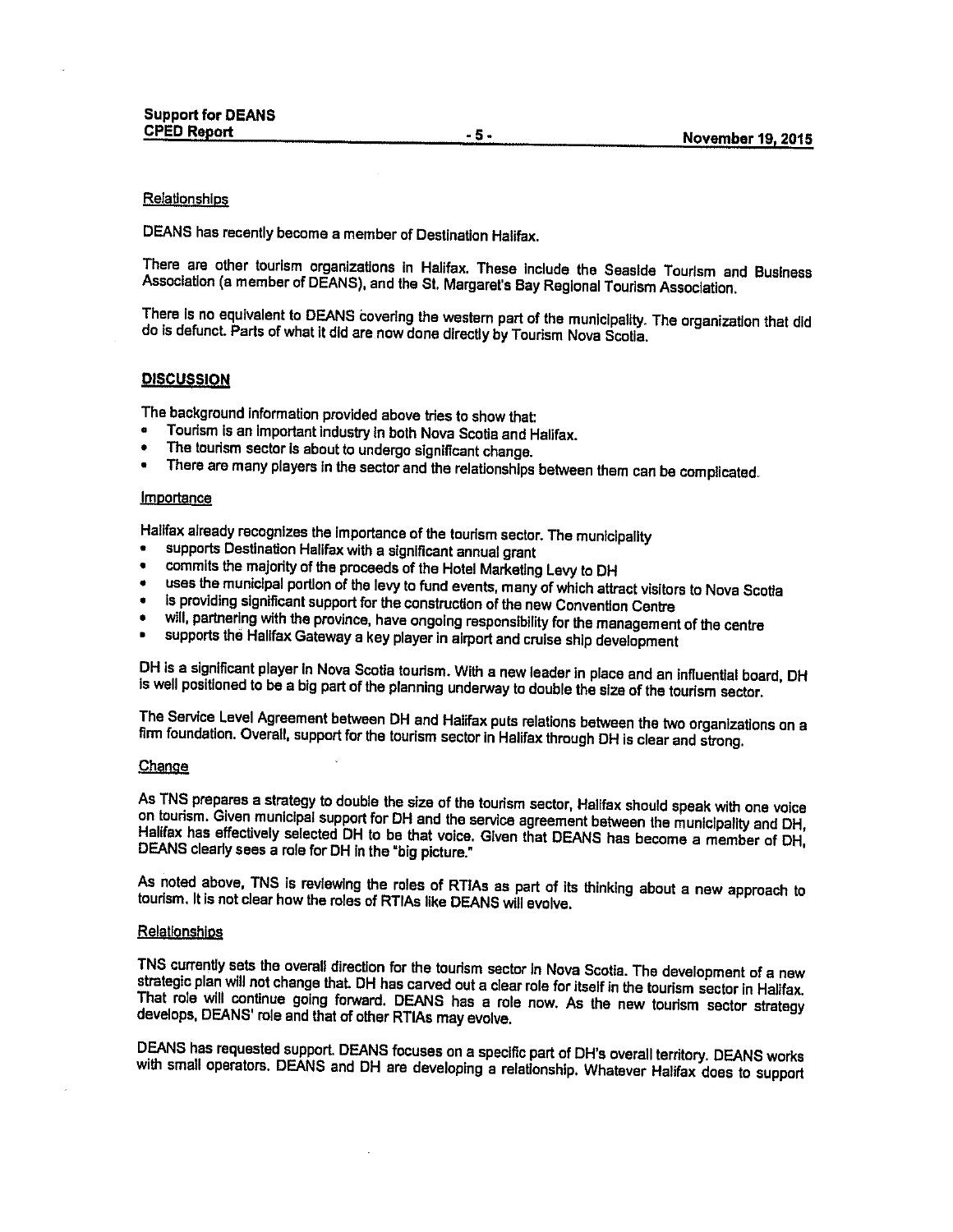| Support for DEANS  |       |                          |
|--------------------|-------|--------------------------|
| <b>CPED Report</b> | - n - |                          |
|                    |       | <b>November 19, 2015</b> |

DEANS should strengthen the relationship between OH and OEANS so that both organizations are prepared to <sup>p</sup>lay appropriate roles in the <sup>p</sup>lans to double the size of the tourism sector.

Where does <sup>a</sup> grant to DEANS fit into this <sup>p</sup>icture? The \$6,400 proposed for <sup>a</sup> grant to DEANS is small. It is Just over 8.5% of DEANS' municipal contributions or less than 2% of the DEANS budget It is less than 0.5% of DH's share of the Hotel Marketing levy.

At this stage of the development of the new tourism strategy, it would seem to make sense to support DEANS in <sup>a</sup> way that can be modified as change in the big tourism <sup>p</sup>icture takes <sup>p</sup>lace. To achieve that end, support for DEANS in the context of ongoing support for OH would seem <sup>a</sup> sensible approach.

#### **Recommendation**

Given the points made in the "Background" section of this report and in the "Discussion" section so far, it Is recommended that CPED recommend to Regional Council that

(1) <sup>a</sup> grant of \$6,400 per year, renewable annually for up to five years, be paid to Destination Eastern and Northumberland Shores (DEANS) beginning in the 2015-2016 fiscal year and continuing through the 2020-2021 fiscal year;

(2) the grant be paid through Destination Halifax; and

(3) Destination Halifax and DEANS sign an agreement on how the grant gets spent and reported on.

#### FINANCIAL IMPLICATIONS

Under this recommendation, the municipality will incur an additional cost of \$6400 per year for <sup>5</sup> years. The funding source for 2015/16 will be E400 Intergovernmental Relations through use of current year savings. Funding for 2016/17 and forward will be subject to Council approval through the budget process. The funds will be paid out to Destination Halifax who will in turn pay the money to DEANS.

#### COMMUNITY ENGAGEMENT

There has been no community engagement in the preparation of this report, beyond discussions with DH and DEANS officials.

#### ENVIRONMENTAL IMPLICATIONS

There are no environmental implications arising from the request

#### ALTERNATIVES

Council could:

(1) recommend that DEANS apply for <sup>a</sup> grant from an existing Halifax program. Staff explored this possibility when considering the previous DEANS application. Existing programs do not offer the stability DEANS seeks over <sup>a</sup> five year period. Staff do not recommend this alternative.

(2) turn down the proposal for <sup>a</sup> grant to DEANS. Since DEANS does useful work and Council has already approved <sup>a</sup> one year grant, staff do not recommend this alternative.

(2) make <sup>a</sup> direct grant to DEANS. Since the grant amount is small, it would be difficult to justify the paperwork necessary to allocate, monitor and report on such <sup>a</sup> grant, annually, for five years when the simpler process of working through DH is possible. Staff do not recommend this alternative.<br>(3) recommend the grant to DEANS but ask DH to find the yearly \$6400 from the annual grant it

receives from the municipality or from the proceeds of the Marketing Levy. Although this option is possible, given the pressures on the existing DH budget, staff do not recommend this alternative.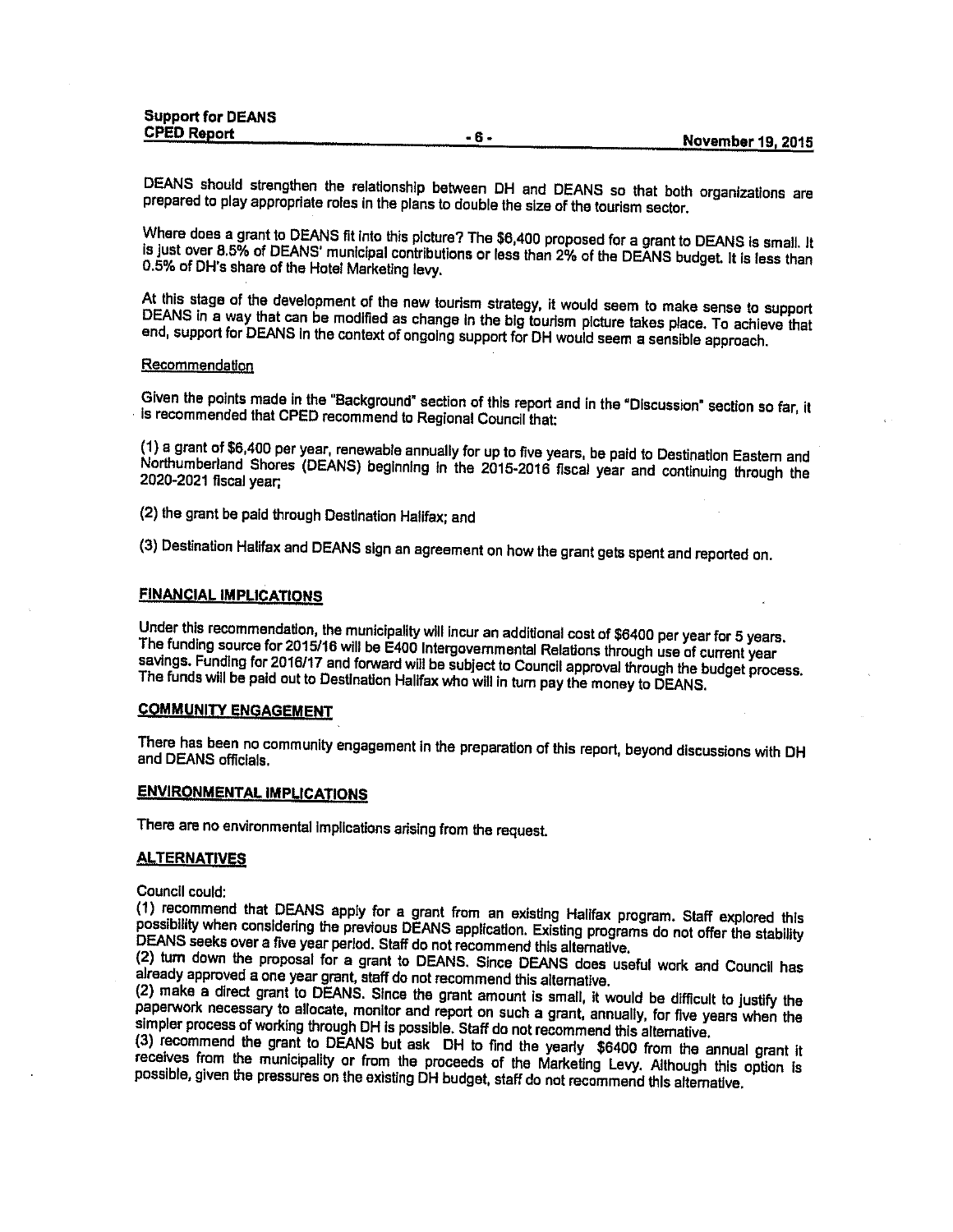$\epsilon$ 

### **ATTACHMENTS**

 $\ddot{\phantom{1}}$ 

#### None

A copy of this report can be obtained online at http://www.halifax.ca/commcoun/index.php then choose the<br>appropriate Community Council and meeting date, or by contacting the Office of the Municipal Clerk at 902.490.4210,<br>o

| Report Prepared by:    | Chris Bryant, Senior Advisor, GREA, 902.490.3729              |
|------------------------|---------------------------------------------------------------|
| Report Approved by:    | Original signed                                               |
|                        | Maggie MacDonald, Managing Director, GREA, 902.490.1742       |
| Financial Approval by: | Original signed                                               |
|                        | Amanda Whitewood, Director of Finance & ICT/CFO, 902.490.6308 |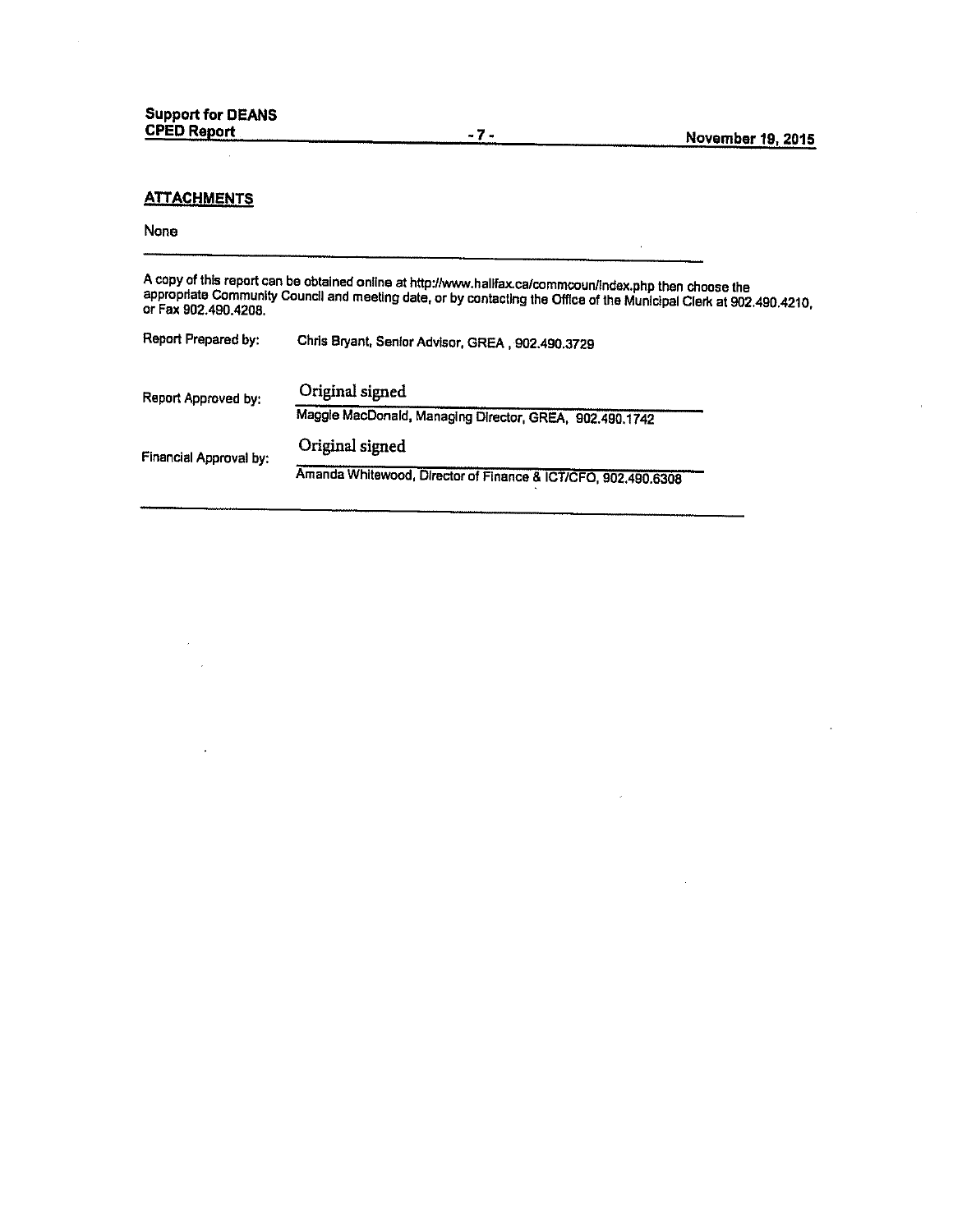

P.O. Box 1749 Halifax, Nova Scotia B3J 3A5 Canada

### Aftachment 2 Audit & Finance Standing Committee Dec 16, 2015

| TO:                  | Chair and Members of Audit & Finance Standing Committee                           |  |  |
|----------------------|-----------------------------------------------------------------------------------|--|--|
| <b>SUBMITTED BY:</b> | Original Signed                                                                   |  |  |
|                      | Maggie MacDonald, Managing Director, Government Relations & External<br>Relations |  |  |
| DATE:                | December 10, 2015                                                                 |  |  |
| <b>SUBJECT:</b>      | <b>Support for Destination Eastern and Northumberland Shores (DEANS)</b>          |  |  |

# INFORMATION REPORT

# **ORIGIN**

Community Planning & Economic Development Standing Committee -July 23, 2015:

MOVED by Councillor Watts, seconded by Deputy Mayor Nicoll

That the Community Planning and Economic Development Standing Committee request a staff report in regard to HRM entering into a 5-year service agreement with Destination Eastern and Northumberland Shores (DEANS) in regard to providing a yearly contribution of \$6,400.

Community Planning & Economic Development Standing Committee - November 19, 2015 It is recommended that CPED recommend to Regional Council that:

(1) a grant of \$6,400 per year, renewable annually for up to five years, be paid to Destination Eastern and Northumberland Shores (DEANS) beginning in the 2015-2016 fiscal year and continuing through the 2020-2021 fiscal year;

(2) the grant be paid through Destination Halifax; and

(3) Destination Halifax and DEANS sign an agreement on how the grant gets spent and reported on. From the Action Summary (Minutes not approved yet)

9.1.3 Support for Destination Eastern and Northurnberland Shores (DEANS) Staff recommendation approved.

#### LEGISLATIVE AUTHORITY

Halifax Regional Municipality Charter - CHAPTER 39 OF THE ACTS OF 2008 Sec 71(1) (c)